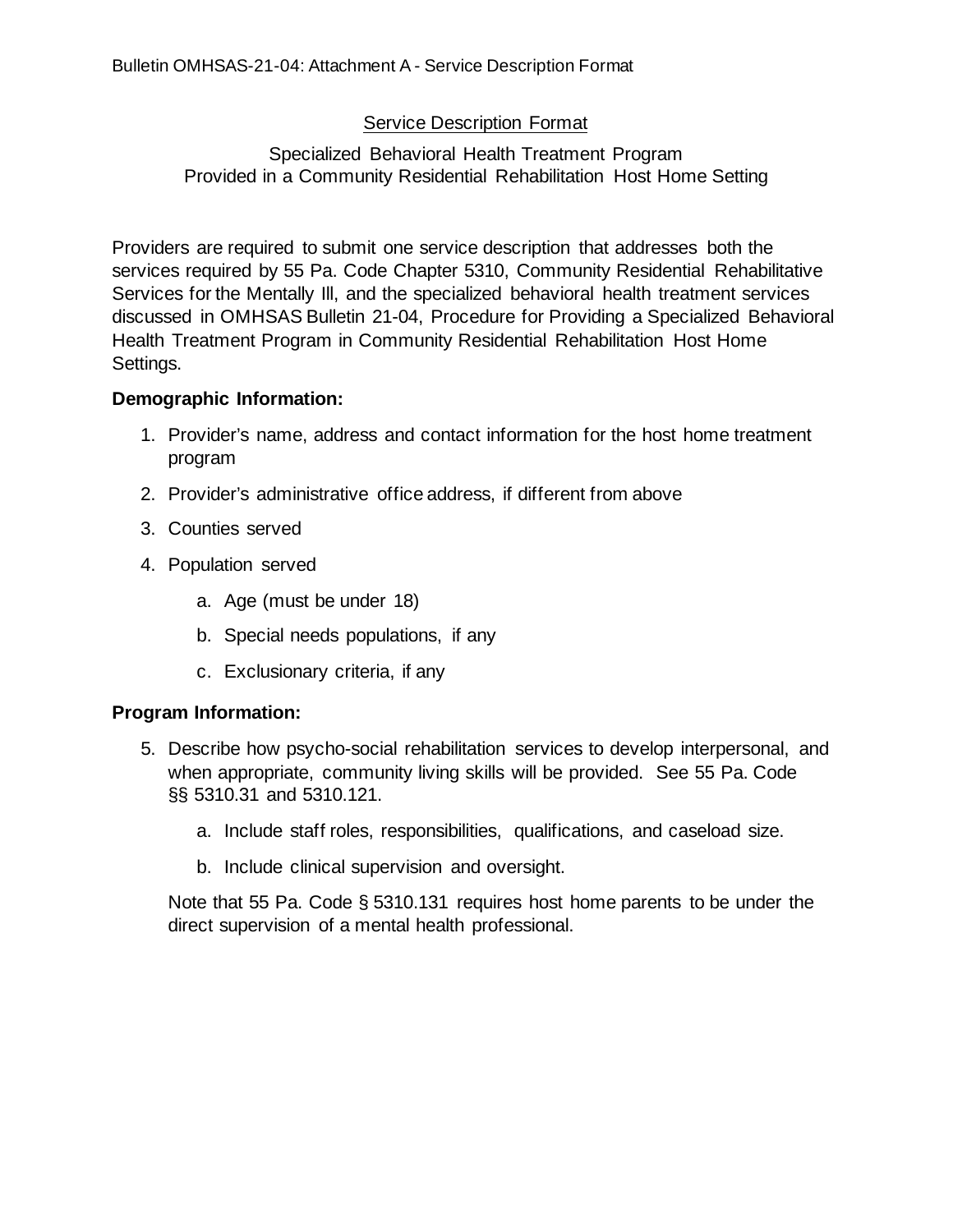- 6. Describe how specialized behavioral health treatment services will be provided.
	- a. Describe the goals of the service and how these goals will be achieved. Treatment activities, interventions, and goals are different aspects of a service and each should be clearly described.
	- b. Include the expected amount of individual therapy, family therapy, and care coordination provided to each child or youth each month.
	- c. Explain how the specialized behavioral health treatment and host home services will be individualized for each child or youth.
	- d. Explain how a child's or youth's progress towards the goals for the child or youth will be measured and how a child's or youth's need for a lesser level of care will be assessed.
	- e. If children or youth with comorbid diagnoses will be served, include how their needs will be addressed.
	- f. Include where specialized behavioral health treatment will be provided (home, community, school).
	- g. Include staff roles, responsibilities, qualifications, and caseload size.
	- h. Include clinical supervision and oversight.
- 7. Host home family
	- a. Study evaluation process
	- b. Parent training
	- c. Services provided by the host home family
- 8. Discharge process
	- a. Describe the expected communication between the child and youth, individual who will be caring for the child or youth after discharge, host home parents and Community Residential Rehabilitation (CRR) staff about building the skills and relationships needed for the child or youth to be discharged.
	- b. Explain how the following will be documented:
		- 1. Summary of services provided and outcomes
		- 2. Reason for discharge
		- 3. Referral or recommendation for other services if needed